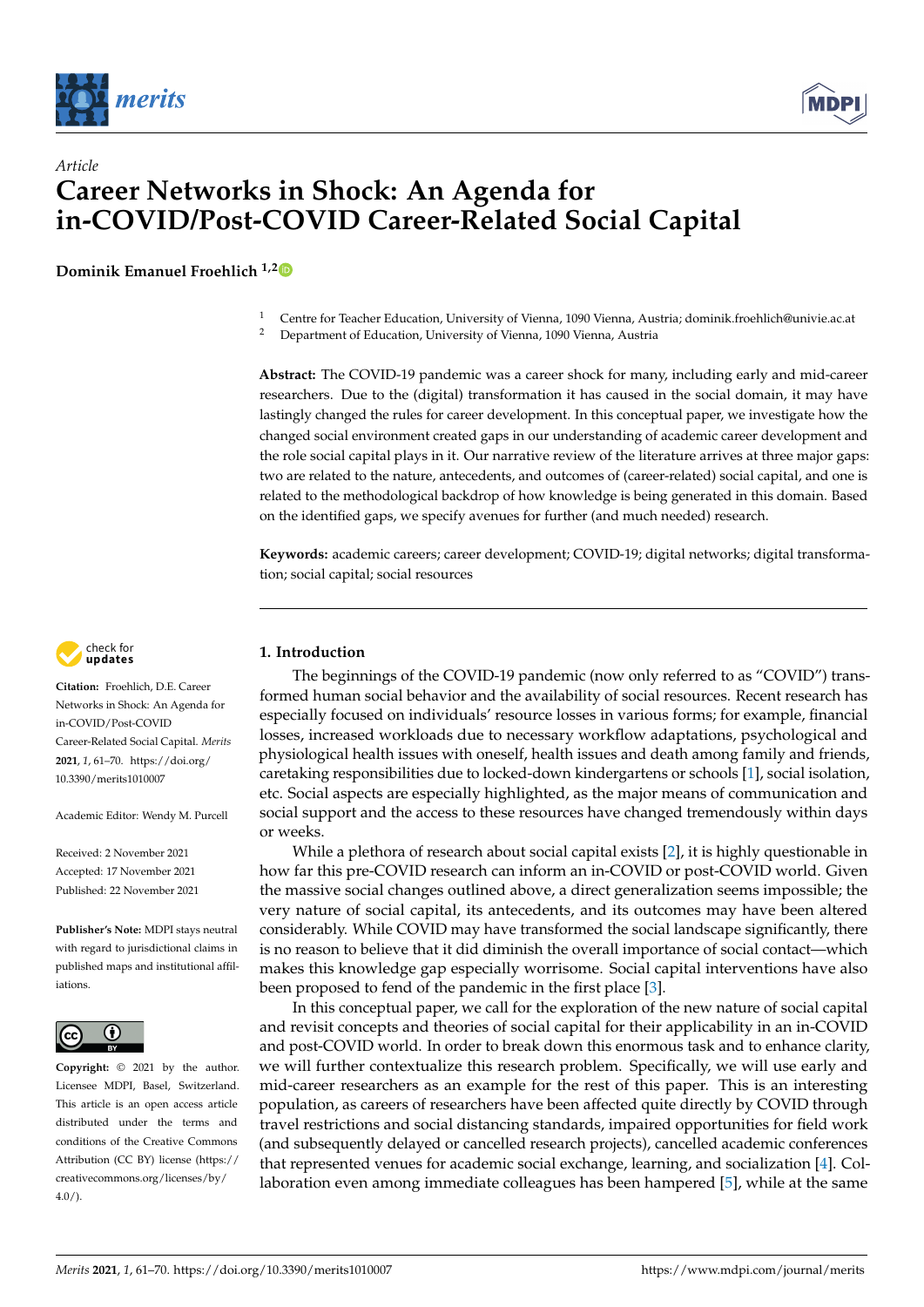time opportunities opened up for collaborations irrespective of geographical considerations. Fry et al. [\[6\]](#page-6-5) studied international collaboration patterns in early COVID-research and indeed found a change in the pattern of research teams: they became smaller and international collaboration (between more elite institutions) was intensified. At the same time, the precariousness and uncertainty often associated with the positions of early and mid-career researchers [\[7–](#page-6-6)[10\]](#page-6-7) is of interest, as "individuals [ . . . ] who lack resources are more vulnerable to resource loss and less capable of resource gain" [\[11\]](#page-6-8). This is echoed by current research that has shown that COVID tends to exacerbate the situation for people already in precarious work situations, making them even more vulnerable (e.g., [\[12](#page-6-9)[–14\]](#page-6-10)). The pandemic had unequal effects depending on, for example, researchers' field of study [\[15\]](#page-7-0), their gender [\[16](#page-7-1)[–19\]](#page-7-2), parenthood [\[20–](#page-7-3)[22\]](#page-7-4), or their mental and physical health status [\[23\]](#page-7-5). Importantly, these consequences may be long-lasting, as Gao et al. [\[24\]](#page-7-6) concluded based on the observation that the number of new research projects has decreased (and stayed low thus far).

While it remains to be seen how the negative and positive changes associated with COVID balance out in the grand scheme of things, first evidence predominantly adopts rather negative views. In general, COVID seems to have exacerbated the uncertainty and precariousness associated with early and mid-career academic positions [\[25\]](#page-7-7), as the number of academic positions and funding opportunities decreased (e.g., [\[26](#page-7-8)[,27\]](#page-7-9)). From that perspective, COVID is a major, negative career shock for academics that hits those hardest that are just starting out on their academic careers [\[28\]](#page-7-10).

The question that arises here is how academic careers can be successfully managed, despite these changes and the current state of uncertainty. This question is of relevance not only to individual researchers, but also for society, as it puts future academic leadership at risk (which is even more problematic in so far that COVID-related research has also shown that policy has become more strongly linked to scientific knowledge creation during COVID [\[29\]](#page-7-11)). To answer this question, we first need to better understand academics' social resources and how they are being appropriated and used by individual academics. Importantly, we also need to understand how these resources may have been altered by COVID and its consequences. Given the tremendous impact of COVID on our social lives, we anticipate that the nature of social resources and the channels through which to access and use these resources will change. Therefore, in this section, we review the pre-COVID literature about social capital, social learning behaviors, academic career outcomes, career shocks, and the methodological perspective necessary to study these phenomena.

In the following, we will outline three major gaps in our current understanding based on a narrative literature review and use these gaps as a basis for developing avenues for further research about in-COVID and likely post-COVID career-related social resources. Specifically, we will argue that we insufficiently understand social capital and its antecedents in an in-COVID and post-COVID world (Gap 1), social capital's consequences for career outcomes (Gap 2), and what methods could be applied to appropriately understand these complex relationships (Gap 3). Before we deal with these gaps, however, we introduce the general theoretical backdrop of our thinking.

### **2. Gaps in Our Understanding of in-COVID and Post-COVID Social Capital**

Before reviewing the associated literature in more detail, we start from the perspective of career development to supply a frame for the later discussion of the gaps and the proposed research agenda. The debate about social capital can then be seen in the light of past work on career development and we will explicate the gaps found in this body of research that currently limit our understanding of the phenomena being addressed.

To understand the implications of COVID more thoroughly through the lens of an established career development theory, we turn to Hobfoll's [\[30\]](#page-7-12) conservation of resources theory. This theory was originally developed as a theory of stress, but it also became one of the most often used theories within career development [\[31\]](#page-7-13). In the context of this paper, the lenses of stress and careers are equally interesting: stress in the form of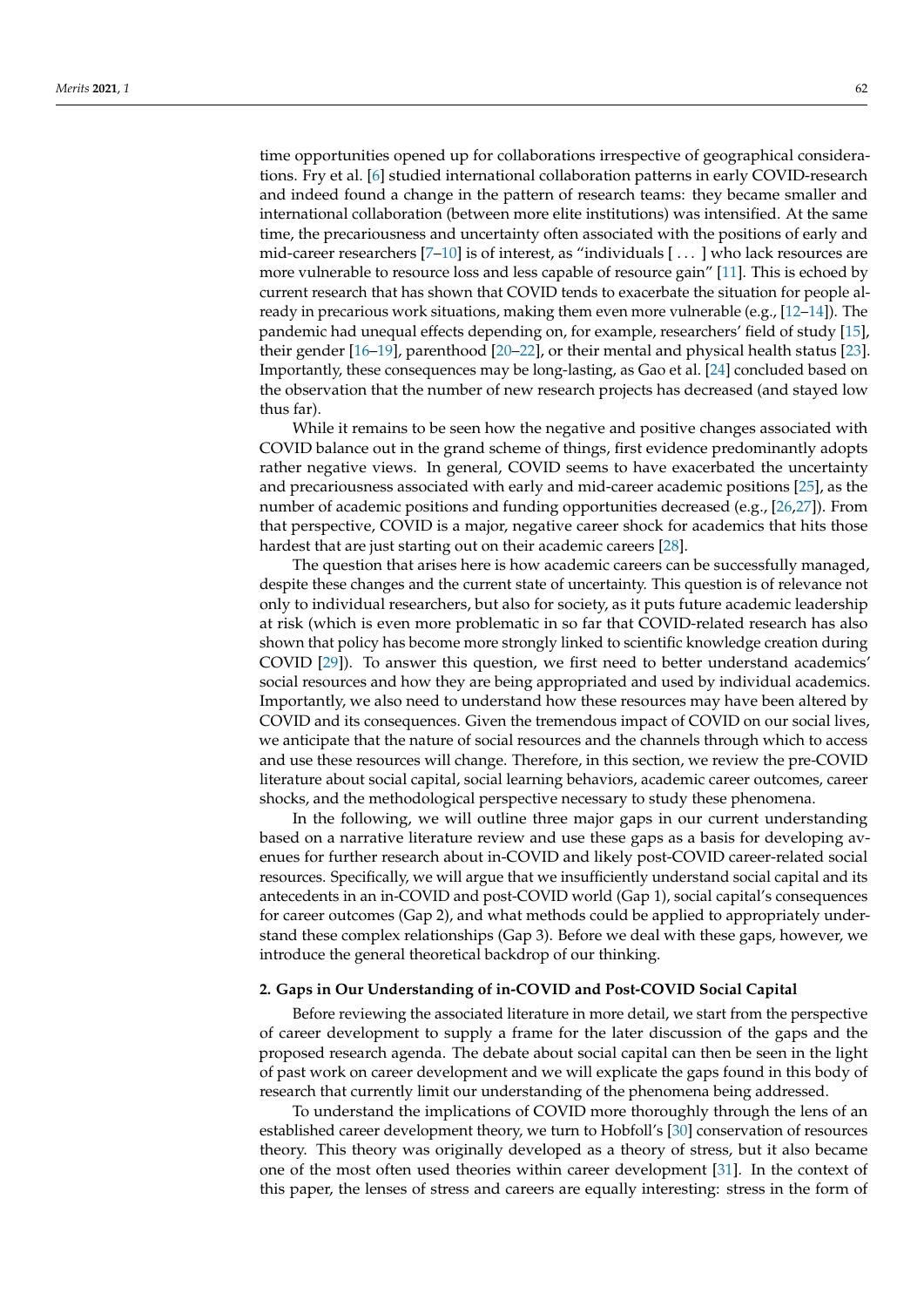COVID-induced loss of resources is a point of departure, attaining career goals is our focal outcome. The idea of conservation of resources theory is that individuals mobilize and transform the resources they possess to optimize and conserve their future resources. For example, one could use financial resources to outsource a stressful task to someone else to conserve psychological resources for the future. A career shock, such as COVID, is visible in Hobfoll's [\[30\]](#page-7-12) model through the loss of resources. Individuals lose certain resources (e.g., stable employment, trust in the economy, financial resources) and thus reorganize the resources that remain for the future. According to conservation of resources theory, "resource loss is disproportionately more salient than resource gain" [\[11\]](#page-6-8), which should make the effects hypothesized below more pronounced.

But what resources are relevant for careers? The pre-COVID research narrative was that social learning behaviors [x-xx], such as seeking feedback, information, and help, support individuals in building social resources (social capital) which, subsequently, can be transformed into favorable career outcomes [\[32](#page-7-14)[–35\]](#page-7-15)).

The changes induced by COVID outlined above put into question whether these findings are still applicable. Put differently, these results, along with those of many other studies in this domain, were generated in environments marked by less social constraints and uncertainty. The transfer to the in-COVID or the post-COVID world is unclear. Hence, we now proceed with defining the associated gaps in greater detail.

#### *2.1. Gap 1: The Nature of Social Capital in an In-COVID and Post-COVID World*

This first gap concerns what social capital is and how it is built. In line with much of social network research, we can identify influences on the micro level initiated by individual early and mid-career researchers [\[36\]](#page-7-16) and macro level influences introduced more directly by COVID. We discuss both in this section.

Social capital encompasses the "actual and potential resources embedded within, available through, and derived from" [\[2\]](#page-6-1) an individual's network of relationships. In other words, an individual's relationships, and the social structures created thereby, provide opportunities (and limitations) to individuals. Nahapiet and Ghoshal [\[2\]](#page-6-1) further break this down into (interdependent) structural, cognitive, and relational dimensions:

- The structural dimension refers to questions such as how to define who is central to a specific network or what social positions bring most information, power, or solidarity [\[37\]](#page-7-17). It is about showing who is accessible to whom.
- The cognitive dimension is about commonalities in the languages and codes used, as well as the narrative that is created through interactions. This is about interacting in compatible ways that lower transaction costs.
- Last, the relational dimension focuses on concepts such as trust and applicable norms between individuals that are necessary to give meaning to social capital and make it available to individuals

These interdependent dimensions introduce a complexity that many prior studies have failed to observe; instead, many focused solely on the structural dimension [\[38\]](#page-7-18). As we will argue below, this is also due to a lack of methodological innovations that would allow for the more comprehensive capturing of the other dimensions.

Note that while we are focusing on career-related social capital, we do not define what types of relationships could be career-related a-priori (see the realist perspective of boundary specification offered by [\[39\]](#page-7-19)). In line with conservation of resources theory, nonoccupational contacts, such as family members, could be an important resource for managing stress and providing stability in uncertain times. Using the terms of Fusulier et al. [\[40\]](#page-7-20), this could be described as searching for the social configurations that provide the necessary stability to make an academic career.

Theories of social capital, which brought about a plethora of definitions, theories, and concepts have for the most part been formulated with other, now historic, contexts and means of communication in mind [\[41\]](#page-7-21). These theories and associated concepts need to be re-assessed for their use in the post-COVID world.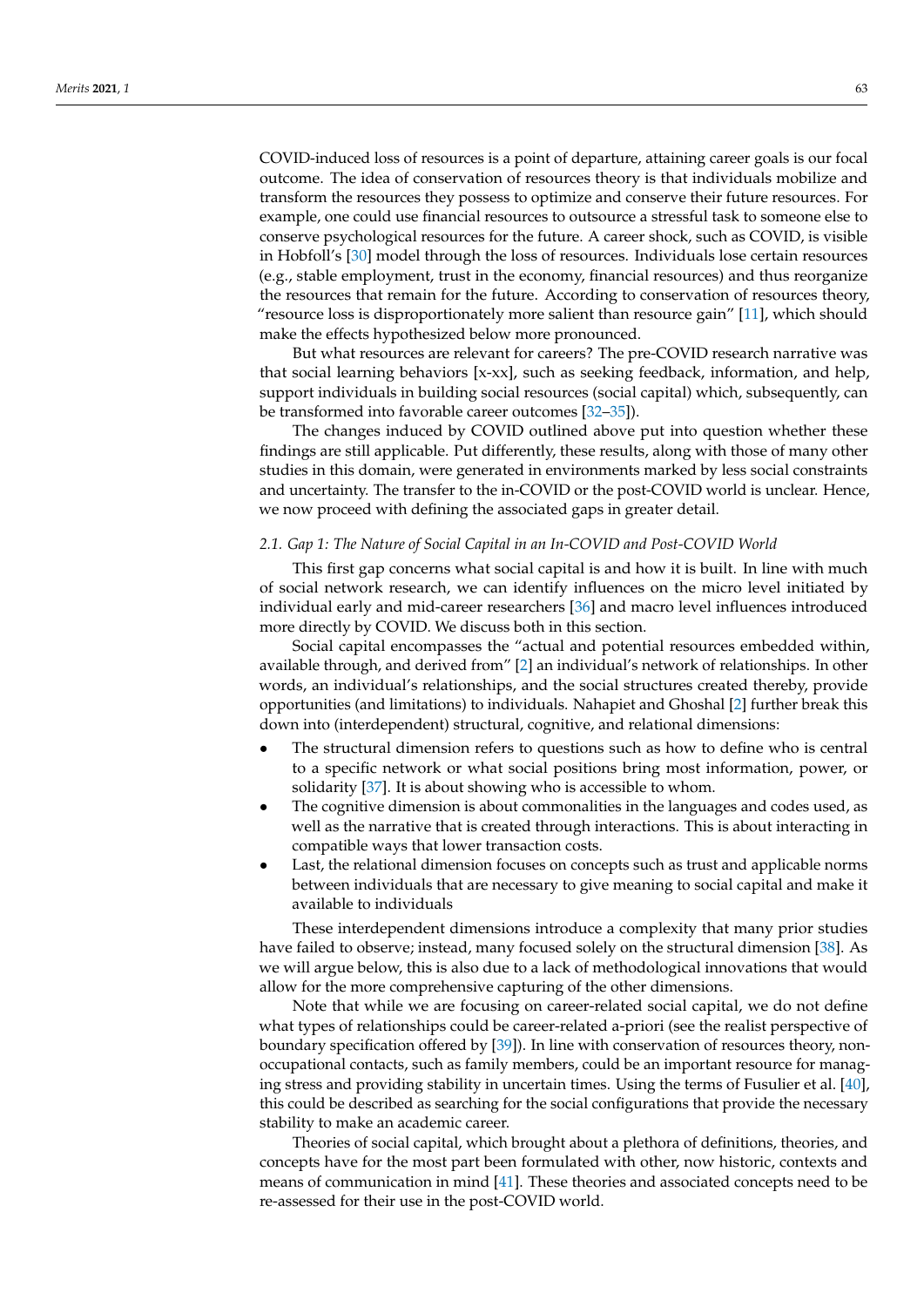While network change is an important theme in social network research, this mostly concerns evolutionary change or short-time effects of highly volatile situations, such as emergency responses (e.g., [\[42\]](#page-7-22)). In this proposal, however, we posit that the COVID pandemic influences the quantity and quality of social capital in an unprecedented manner. This shock not only lowers the general level of resources (quantity), but it also transforms some of the remaining resources (quality). Social capital may still be available during and after the shock, but it is available in a different form—for instance, its use is highly restricted due to travel limitations and social distancing policies. As an example, we may look to the function of social ties in terms of bridging (and linking) and bonding social capital [\[43\]](#page-7-23). Bridging and linking social capital connects individuals across some divides (e.g., across academic disciplines, across countries), and could be associated with novelty and development. Conversely, bonding social capital is necessary to integrate groups of individuals, build trust, validate ideas, etc. In how far do these functions line up with the increasingly digital in-COVID and post-COVID networks? How far does the meaning and implications of "bonding" change under a policy of social distancing? In what ways are social resources, such as trust, transformed by this change of medium? We expect a change in social capital akin to those associated with its increased use of the Internet, as discussed by Quan-Haase and Wellman [\[41\]](#page-7-21). They outline the debate of whether social capital is transformed, diminished, and/or supplemented through the new means of communication. Conclusions of their work include, for instance, that new forms of social capital require new measurement strategies or that changed social network compositions need to be accounted for.

We put forward similar arguments in this paper, as we are dealing with a similar challenge, where both technological and social changes are visible. However, compared to the beginnings of the Internet, there are notable differences. For example, the speed of development is on a vastly different level—COVID has changed and helped digitize many social processes within mere weeks. In addition, since many of these changes were invoked at the level of laws and because previous social events such as physical academic conferences were just not being organized, there is much less agency in deciding whether to play by these new social rules. The topic of getting vaccinated against COVID is a case in point, as it might play a large role for social acceptance [\[44\]](#page-8-0): arguably much more than using or not using the Internet in the early 2000s.

#### *2.2. Gap 2: Antecedents and Outcomes of Social Capital in an In-COVID and Post-COVID world*

What actions are necessary for individual researchers to build their social capital? A large body of pre-COVID career development literature points to what we call social learning behaviors such as feedback-seeking, information-seeking, or help-seeking, that promote social capital and, subsequently, lead to favorable career outcomes for, for instance, teachers [\[45\]](#page-8-1), office workers [\[46](#page-8-2)[,47\]](#page-8-3), principals [\[48\]](#page-8-4), or academics [\[49](#page-8-5)[,50\]](#page-8-6). This strand of pre-COVID research suggests that early and mid-career researchers may counter resource loss by just doing more of whatever helped them build social capital before. But COVID has not only led to a reduction of resources, for example through job losses, one's own health issues or those of others, increased care-taking responsibilities, and necessary adaptations to a new way to teach/work.

Qualitative changes in social capital need to be considered, too. We posit that through COVID-imposed conditions such as accelerated digitization, social distancing norms, and travel restrictions (which impede conferences, field work, and research visits), the very nature of how social capital can be appropriated and accessed has changed. To give one example, the role of physical proximity for accessing social capital was deemphasized, although it was often considered very important in the past [\[51\]](#page-8-7). Relatedly, it became more difficult to tell who the close and the more distant alters of a focal ego are (cf. weak ties vs. strong ties; [\[52](#page-8-8)[,53\]](#page-8-9)). Or how can distant acquaintances become important partners that also provide emotional support ("strong ties", or also see bonding capital; [\[43\]](#page-7-23)) through digital means only?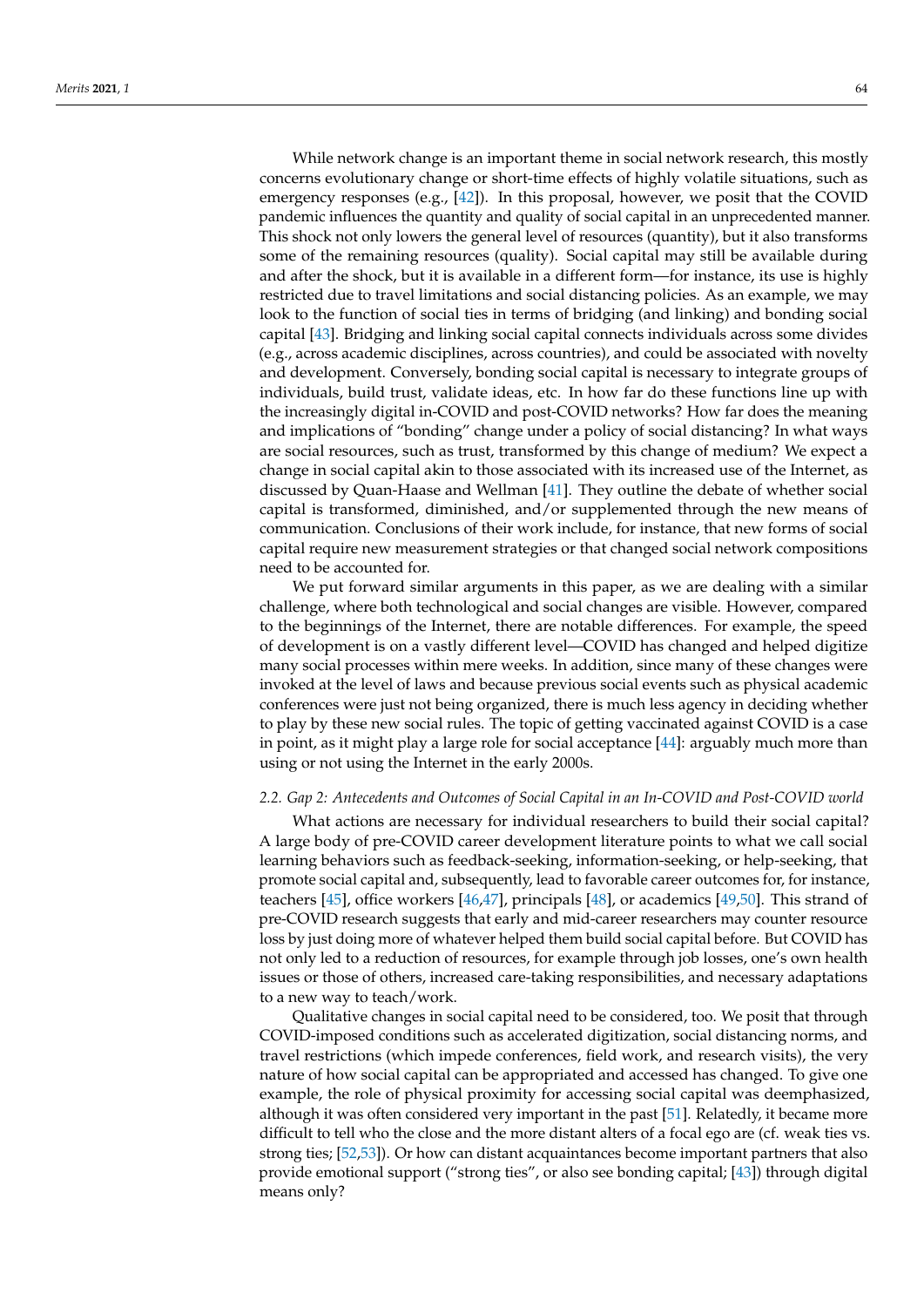This topic has received little attention and puts into question the path to social capital accumulation suggested by pre-COVID data. This is because the very nature of what constitutes social capital—how it is built, and the functions it could be used for—may have been changed by policies that interfere with mobility, social lives and sped-up developments towards a fully digitized (working) world [\[54\]](#page-8-10).

An adjacent gap concerns the consequences of social capital for career outcomes. Pre-COVID research has highlighted many positive outcomes of social capital, which apply also to our more specific domain of academic careers. For example, support of a mentor or supervisor is important, also with regard to the access to social networks (e.g., job opportunities) that they provide [\[55\]](#page-8-11). Froehlich et al. [\[46,](#page-8-2)[56\]](#page-8-12) note the importance of social resources as stimuli for further learning, both inside and outside academia. This point is supported by Van der Heijden et al. [\[47\]](#page-8-3) and Van der Klink et al. [\[49\]](#page-8-5) for non-academic and academic staff members, respectively. Hadani et al. [\[57\]](#page-8-13) illustrate how the social network around a department does explain job-seeking success in academia quite a lot.

While established theories and empirical evidence agree with each other and point to the immense importance of social capital throughout one's career, it is important to note that this is also highly dependent on other personal and contextual factors. For example, Jungbauer-Gans and Gross [\[58\]](#page-8-14) noted that differences between academic disciplines exist that need to be recognized. Or Angervall et al. [\[59\]](#page-8-15) echo the point of many other researchers of how gender structures the availability of social capital and academic career outcomes. Importantly, these exemplary findings listed here let us better understand how social capital is formed and what its outcomes may be. However, given that the nature of academic social capital may have changed both quite vastly and sustainably as outlined above, these adjacent concepts need to be revisited and how they relate to social capital in an in-COVID/post-COVID world need to be revisited, too.

### *2.3. Gap 3: Methodological Challenges of Investigating Social Capital in an In-COVID and Post-COVID World*

The third gap focuses on the research methods and designs necessary to close the first two gaps. To break new scientific ground, as outlined above, we also need appropriate methodological strategies. Previous research on social capital and related concepts has been overly reliant on quantitative mono-method studies  $[60,61]$  $[60,61]$ . A case in point is the multi-dimensional nature of social capital as outlined above, where previous literature has primarily focused on the structural dimension, which arguably can more easily be gauged using quantitative methods [\[62\]](#page-8-18). The problem with this is that through that rather one-sided methodological lens, we have amassed empirical findings and have built and developed theories that may have severe blind spots; in accordance with the one methodological pathway that has been taken.

Essentially, the question is whether the dominantly applied paradigm can give us a full view of the phenomenon [\[63](#page-8-19)[,64\]](#page-8-20). While this is a very general statement and applicable to most academic fields, social network analysis is still an interesting case in point, as it does have strong qualitative roots that were largely forgotten during the technological advancements in the last three decades that made other types of data, most notably data extracted from the Internet, more convenient to harvest [\[65\]](#page-8-21). In that sense, the COVID-19 pandemic represents an opportunity not only to revisit concepts such as social capital (Gap 1) and its antecedents and outcomes (Gap 2), but also the very way of how these phenomena are being investigated.

Thus, in order to focus on understanding not only structures but also the meaning behind them and the role of individual agency, qualitative methods of social network analysis need to be considered, too [\[66,](#page-8-22)[67\]](#page-8-23). This is especially true when considering the highly volatile research context created by COVID, which makes qualitative and mixed approaches more feasible than quantitative methods [\[68\]](#page-8-24).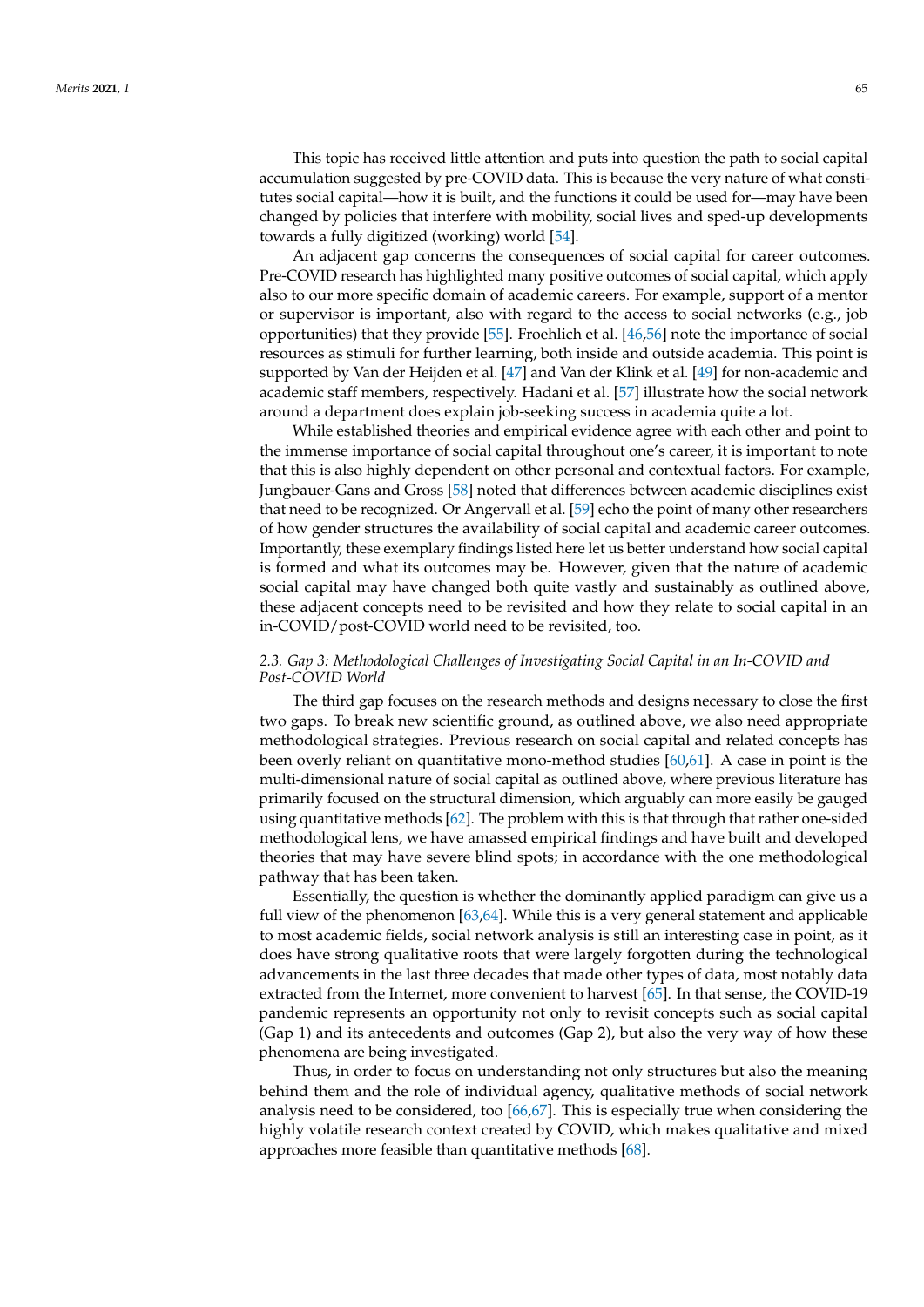## **3. Discussion**

In this conceptual paper, we have outlined gaps in the literature about career-related social capital research. We have done so based on a narrative literature review and an assessment of how the previous research studies can integrate a highly changed environment, the in-COVID/post-COVID condition. We have arrived at three gaps that concern the nature of social capital (Gap 1), its career-related antecedents and outcomes (Gap 2), and the methodological perspectives necessary to investigate it (Gap 3). In this discussion, we now attempt to establish (exemplary) avenues for further research that address these gaps.

#### *3.1. General Discussion*

It is our general view that a new branch of social capital research needs to be invested in that better informs in-COVID/post-COVID careers and life in generalIt needs to be noted that COVID offers an opportunity for observing a rapid transformation; the implications of which may not only inform similar cases (e.g., future pandemics or career shocks), but post-COVID life in general. While the changes in terms of social life and digitization have been triggered by medical affordances and regulatory policies, there is some consensus that in many fields COVID just functioned as a catalyst, speeding up a transformation that would have happened anyway (e.g., [\[69](#page-8-25)[,70\]](#page-8-26)). This also means that certain aspects of life and careers in COVID will not revert to their pre-COVID status. Gibson et al. [\[71\]](#page-8-27) also proposed using the momentum created by COVID to "reset science", that is, rebuilding how the academic systems works so that it becomes friendlier towards early career researchers. Interestingly, many of the interventions or changes the authors provide in their commentary contain aspects of social capital (either at the system level in terms of improved collaboration between science, funding, and public or the individual level, for example, through increased mentoring opportunities).

From a subject-matter perspective, an avenue for further research that addresses the first and the second gap could explore questions such as the following: How do in-COVID/post-COVID networks compare to pre-COVID networks (e.g., in terms of density, size, social functions available)? What are the career-related, behavioral responses to the COVID-induced resource loss? How are resources being used (cf. conservation of resources theory) to make favorable career outcomes more likely? In what ways do individuals at different stages of their career react differently from each other in this aspect? How did the ways of accessing and appropriating social capital change? What is the role of changed means of communication relate to this? How does the nature and structure of social capital change independent of individuals' efforts?

The preceding suggested research directions hint at several but interdependent units of analysis and applicable theories. The resulting complexity calls for the application of a novel methodology that can investigate the questions from multiple perspectives, at different levels, and across time (see Gap 3). Two recent methodological frameworks seem especially focused on dealing with this kind of complexity: mixed-methods research [\[72\]](#page-8-28) and social network analysis [\[73\]](#page-9-0). Social network analysis as a methodological lens is interesting due to its conceptual closeness to the concept of social capital and the aforementioned social learning behaviors. Past social capital research has relied a lot on quantitatively driven social network analysis.

However, in the past decade, this focus on quantitative methods has been criticized from multiple sides [\[60,](#page-8-16)[66,](#page-8-22)[67,](#page-8-23)[74,](#page-9-1)[75\]](#page-9-2). This criticism is especially relevant to the research gaps addressed in this paper, as the qualitative changes cannot be detected by quantitative mono-methods. Therefore, the perspective of mixed-methods research is useful, as it aims to integrate the strengths of various research approaches [\[76\]](#page-9-3).

While there has been a recent push towards mixed-methods social network analysis [\[75\]](#page-9-2), this methodological framework is still underdeveloped [\[77,](#page-9-4)[78\]](#page-9-5). This opens another avenue for further research, namely in the direction of methodological advancement, examples of which are: What can be added through mixed-methods research when doing research in volatile research contexts (exemplified by the raging COVID-19 pandemic)?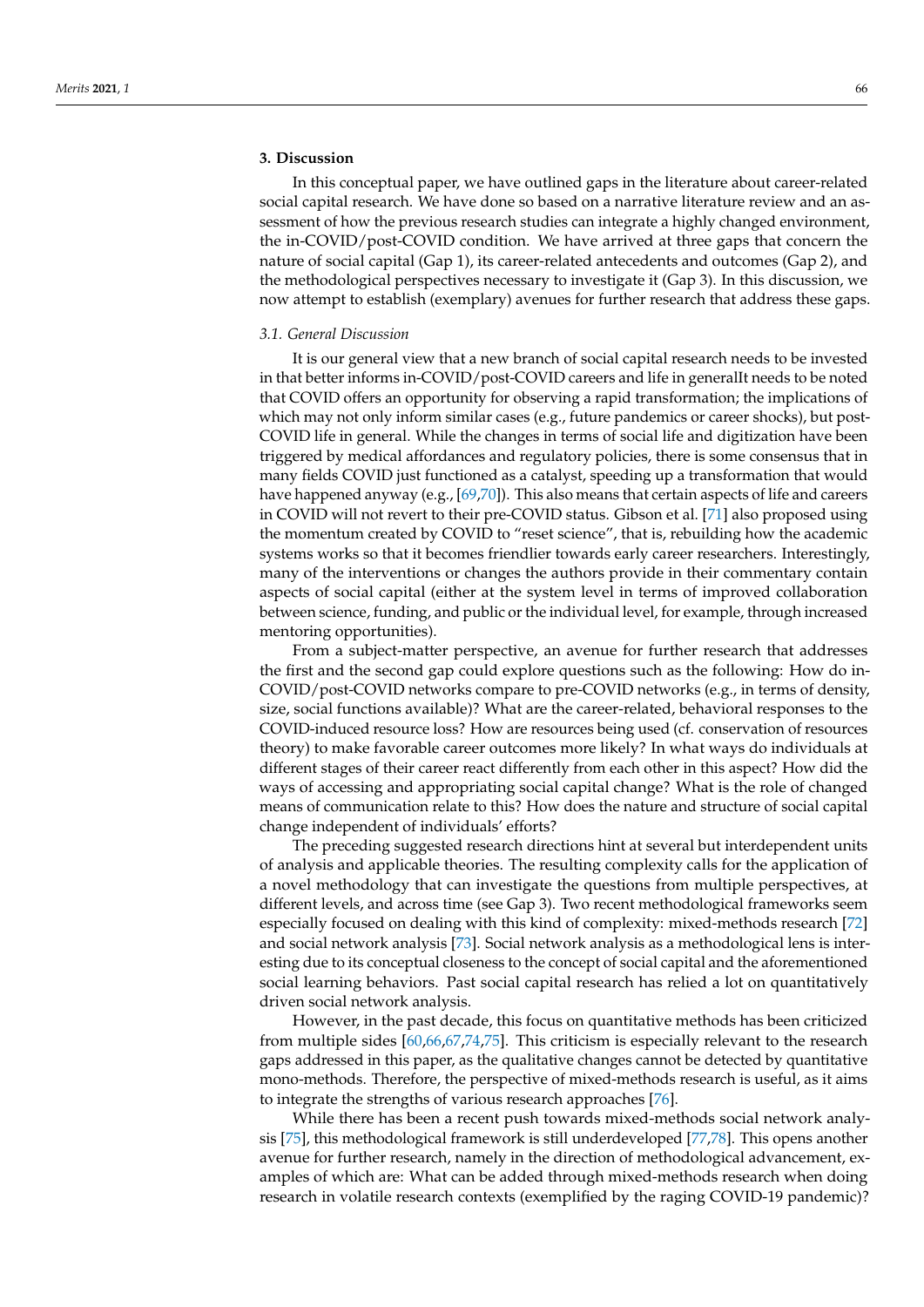How can phenomena with multiple levels, here exemplified by the structural, cognitive, and relational dimensions of social capital, be meaningfully captured through the combination of methods [\[79\]](#page-9-6) In what ways can these qualitative and quantitative methods of social network analysis can be embedded in longitudinal and very exploratory research designs?

#### *3.2. Revisiting the Concept of Career-Related Social Capital*

In the above, we have reviewed the literature and pointed at specific gaps in our understanding of one major concept of career-related social capital and its associated theories. We have presented COVID as a reason; the concepts used in research need to be brought into alignment with the changed situation. However, our point can also be seen from a much broader perspective—taking COVID as an occasion to revisit those concepts and theories. As mentioned before in the general discussion, our current understanding of social networks is largely drawn from quantitative mono-method social network analysis. While this approach has received a fair amount of criticism, this methodological perspective is deeply and latently entrenched also in the concepts and theories that are being studied. Therefore, just adding incremental, more qualitative or mixed-methods based evidence to the discussion might not make much of a difference in a stable setting (cf. path dependencies in research, [\[80\]](#page-9-7)). The sheer magnitude of changes triggered by COVID, however, creates an interesting opportunity to revisit all those concepts and theories that have been built on quantitative data and analysis in pre-COVID times.

**Funding:** This research received no external funding.

**Institutional Review Board Statement:** Not applicable.

**Informed Consent Statement:** Not applicable.

**Conflicts of Interest:** The author declares no conflict of interest.

#### **References**

- <span id="page-6-0"></span>1. Minello, A.; Martucci, S.; Manzo, L.K.C. The Pandemic and the Academic Mothers: Present Hardships and Future Perspectives. *Eur. Soc.* **2021**, *23*, S82–S94. [\[CrossRef\]](http://doi.org/10.1080/14616696.2020.1809690)
- <span id="page-6-1"></span>2. Nahapiet, J.; Ghoshal, S. Social Capital, Intellectual Capital, and the Organizational Advantage. *Acad. Manag. Rev.* **1998**, *23*, 242–266. [\[CrossRef\]](http://doi.org/10.2307/259373)
- <span id="page-6-2"></span>3. Pitas, N.; Ehmer, C. Social Capital in the Response to COVID-19. *Am. J. Health Promot.* **2020**, *34*, 942–944. [\[CrossRef\]](http://doi.org/10.1177/0890117120924531)
- <span id="page-6-3"></span>4. Hauss, K. What Are the Social and Scientific Benefits of Participating at Academic Conferences? Insights from a Survey among Doctoral Students and Postdocs in Germany. *Res. Eval.* **2020**, *30*, 1–12. [\[CrossRef\]](http://doi.org/10.1093/reseval/rvaa018)
- <span id="page-6-4"></span>5. Paunov, C.; Planes-Satorra, S. Science, Technology and Innovation in the Time of COVID-19. In *OECD Science, Technology and Industry Policy Papers*; OECD: Paris, France, 2021; Available online: <https://ideas.repec.org/s/oec/stiaac.html> (accessed on 2 October 2021).
- <span id="page-6-5"></span>6. Fry, C.V.; Cai, X.; Zhang, Y.; Wagner, C.S. Consolidation in a Crisis: Patterns of International Collaboration in Early COVID-19 Research. *PLoS ONE* **2020**, *15*, e0236307. [\[CrossRef\]](http://doi.org/10.1371/journal.pone.0236307) [\[PubMed\]](http://www.ncbi.nlm.nih.gov/pubmed/32692757)
- <span id="page-6-6"></span>7. Baader, M.S.; Böhringer, D.; Korff, S.; Roman, N. Equal Opportunities in the Postdoctoral Phase in Germany? *Eur. Educ. Res. J.* **2017**, *16*, 277–297. [\[CrossRef\]](http://doi.org/10.1177/1474904117694624)
- 8. Herschberg, C.; Benschop, Y.; van den Brink, M. Precarious Postdocs: A Comparative Study on Recruitment and Selection of Early-Career Researchers. *Scand. J. Manag.* **2018**, *34*, 303–310. [\[CrossRef\]](http://doi.org/10.1016/j.scaman.2018.10.001)
- 9. Kauffeld, S.; Spurk, D. (Eds.) *Handbuch Karriere und Laufbahnmanagement*; Springer Reference Psychologie; Springer: Berlin/Heidelberg, Germany, 2019; ISBN 9783662487495.
- <span id="page-6-7"></span>10. Petichakis, C.; Saetnan, E.; Clark, L. The Experiences of Research Fellows Seeking Independence in Multiple Communities of Practice. *Stud. Grad. Postdr. Educ.* **2019**, *10*, 126–141. [\[CrossRef\]](http://doi.org/10.1108/SGPE-03-2019-0027)
- <span id="page-6-8"></span>11. Hobfoll, S.E.; Halbesleben, J.; Neveu, J.-P.; Westman, M. Conservation of Resources in the Organizational Context: The Reality of Resources and Their Consequences. *Annu. Rev. Organ. Psychol. Organ. Behav.* **2018**, *5*, 103–128. [\[CrossRef\]](http://doi.org/10.1146/annurev-orgpsych-032117-104640)
- <span id="page-6-9"></span>12. Bapuji, H.; Patel, C.; Ertug, G.; Allen, D.G. Corona Crisis and Inequality: Why Management Research Needs a Societal Turn. *J. Manag.* **2020**, *46*, 1205–1222. [\[CrossRef\]](http://doi.org/10.1177/0149206320925881)
- 13. Kantamneni, N. The Impact of the COVID-19 Pandemic on Marginalized Populations in the United States: A Research Agenda. *J. Vocat. Behav.* **2020**, *119*, 103439. [\[CrossRef\]](http://doi.org/10.1016/j.jvb.2020.103439)
- <span id="page-6-10"></span>14. Wright, K.A.M.; Haastrup, T.; Guerrina, R. Equalities in Freefall? Ontological Insecurity and the Long-Term Impact of COVID-19 in the Academy. *Gend. Work. Organ.* **2021**, *28*, 163–167. [\[CrossRef\]](http://doi.org/10.1111/gwao.12518)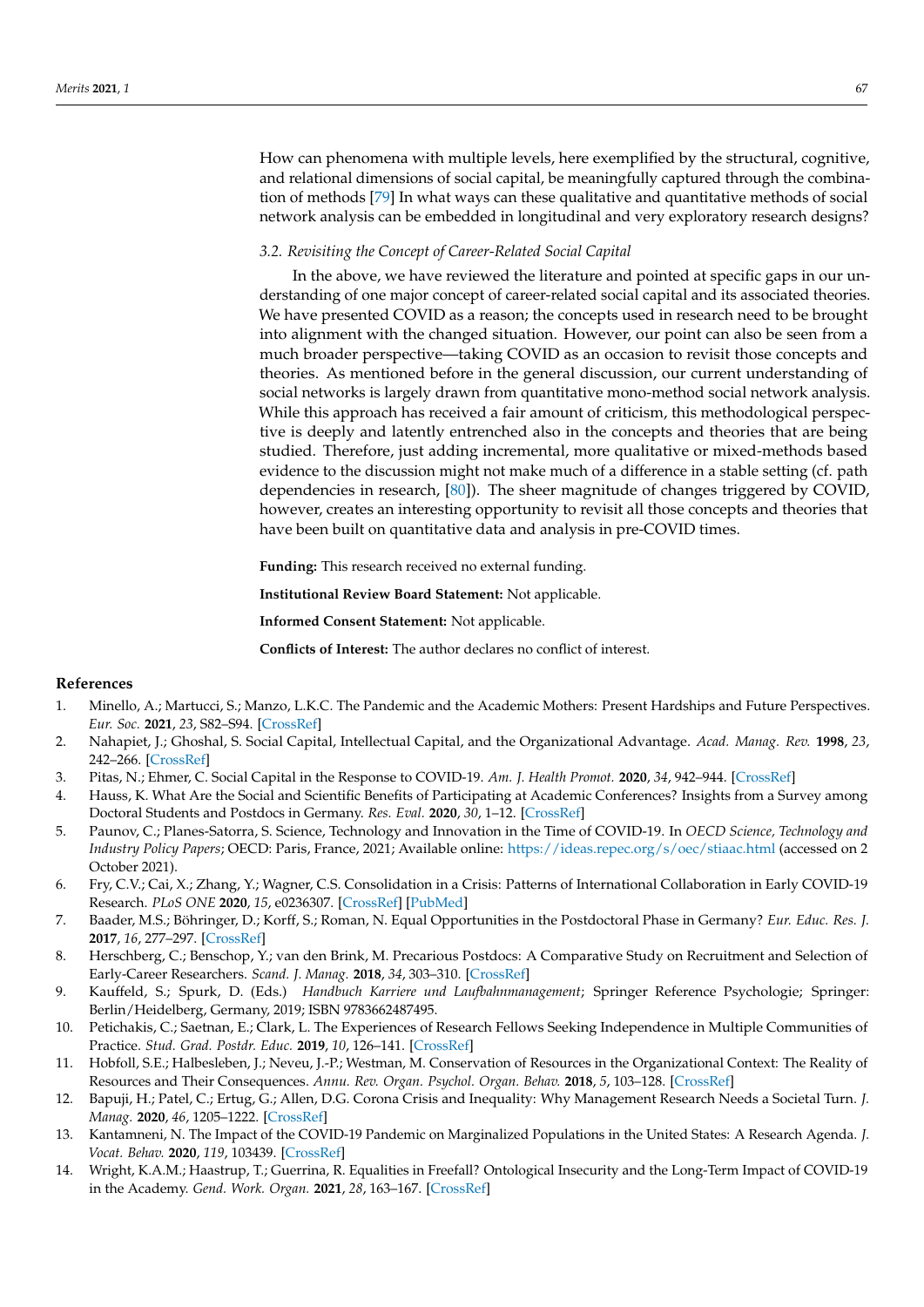- <span id="page-7-0"></span>15. Myers, K.R.; Tham, W.Y.; Yin, Y.; Cohodes, N.; Thursby, J.G.; Thursby, M.C.; Schiffer, P.; Walsh, J.T.; Lakhani, K.R.; Wang, D. Unequal Effects of the COVID-19 Pandemic on Scientists. *Nat. Hum. Behav.* **2020**, *4*, 880–883. [\[CrossRef\]](http://doi.org/10.1038/s41562-020-0921-y) [\[PubMed\]](http://www.ncbi.nlm.nih.gov/pubmed/32669671)
- <span id="page-7-1"></span>16. Lerchenmüller, C.; Schmallenbach, L.; Jena, A.B.; Lerchenmueller, M.J. Longitudinal Analyses of Gender Differences in First Authorship Publications Related to COVID-19. *BMJ Open* **2021**, *11*, e045176. [\[CrossRef\]](http://doi.org/10.1136/bmjopen-2020-045176) [\[PubMed\]](http://www.ncbi.nlm.nih.gov/pubmed/33820790)
- 17. Pereira, M.d.M. Researching Gender Inequalities in Academic Labor during the COVID-19 Pandemic: Avoiding Common Problems and Asking Different Questions. *Gend. Work. Organ.* **2021**, *28*, 498–509. [\[CrossRef\]](http://doi.org/10.1111/gwao.12618) [\[PubMed\]](http://www.ncbi.nlm.nih.gov/pubmed/33821108)
- 18. Squazzoni, F.; Bravo, G.; Grimaldo, F.; García-Costa, D.; Farjam, M.; Mehmani, B. Gender Gap in Journal Submissions and Peer Review during the First Wave of the COVID-19 Pandemic. A Study on 2329 Elsevier Journals. *PLoS ONE* **2021**, *16*, e0257919. [\[CrossRef\]](http://doi.org/10.1371/journal.pone.0257919) [\[PubMed\]](http://www.ncbi.nlm.nih.gov/pubmed/34669713)
- <span id="page-7-2"></span>19. Oleschuk, M. Gender Equity Considerations for Tenure and Promotion during COVID-19. *Can. Rev. Sociol.* **2020**. [\[CrossRef\]](http://doi.org/10.1111/cars.12295) [\[PubMed\]](http://www.ncbi.nlm.nih.gov/pubmed/32779307)
- <span id="page-7-3"></span>20. Staniscuaski, F.; Kmetzsch, L.; Soletti, R.C.; Reichert, F.; Zandonà, E.; Ludwig, Z.M.C.; Lima, E.F.; Neumann, A.; Schwartz, I.V.D.; Mello-Carpes, P.B.; et al. Gender, Race and Parenthood Impact Academic Productivity During the COVID-19 Pandemic: From Survey to Action. *Front. Psychol.* **2021**, *12*, 663252. [\[CrossRef\]](http://doi.org/10.3389/fpsyg.2021.663252)
- 21. Staniscuaski, F.; Reichert, F.; Werneck, F.P.; de Oliveira, L.; Mello-Carpes, P.B.; Soletti, R.C.; Almeida, C.I.; Zandona, E.; Ricachenevsky, F.K.; Neumann, A.; et al. Impact of COVID-19 on Academic Mothers. *Science* **2020**, *368*, 724. [\[CrossRef\]](http://doi.org/10.1126/science.abc2740) [\[PubMed\]](http://www.ncbi.nlm.nih.gov/pubmed/32409466)
- <span id="page-7-4"></span>22. Morgan, A.C.; Way, S.F.; Hoefer, M.J.D.; Larremore, D.B.; Galesic, M.; Clauset, A. The Unequal Impact of Parenthood in Academia. *Sci. Adv.* **2021**, *7*, eabd1996. [\[CrossRef\]](http://doi.org/10.1126/sciadv.abd1996)
- <span id="page-7-5"></span>23. Wagner, K.; Pennell, S.M.; Eilert, M.; Lim, S.R. Academic Mothers with Disabilities: Navigating Academia and Parenthood during COVID-19. *Gend. Work. Organ* **2021**. [\[CrossRef\]](http://doi.org/10.1111/gwao.12751)
- <span id="page-7-6"></span>24. Gao, J.; Yin, Y.; Myers, K.R.; Lakhani, K.R.; Wang, D. Potentially Long-Lasting Effects of the Pandemic on Scientists. *Nat. Commun.* **2021**, *12*, 6188. [\[CrossRef\]](http://doi.org/10.1038/s41467-021-26428-z) [\[PubMed\]](http://www.ncbi.nlm.nih.gov/pubmed/34702862)
- <span id="page-7-7"></span>25. Hunt, J.E. Being Vulnerable. *eLife* **2020**, *9*, e59285. [\[CrossRef\]](http://doi.org/10.7554/eLife.59285) [\[PubMed\]](http://www.ncbi.nlm.nih.gov/pubmed/32538353)
- <span id="page-7-8"></span>26. Beech, N.; Anseel, F. COVID-19 and Its Impact on Management Research and Education: Threats, Opportunities and a Manifesto. *Br. J. Manag.* **2020**, *31*, 447–449. [\[CrossRef\]](http://doi.org/10.1111/1467-8551.12421)
- <span id="page-7-9"></span>27. Estermann, T.; Bennetot Pruvot, E.; Kupriyanova, V.; Stoyanova, H. *The Impact of the Covid-19 Crisis on University Funding in Europe*; European University Association asbl: Brussels, Belgium, 2020.
- <span id="page-7-10"></span>28. Akkermans, J.; Richardson, J.; Kraimer, M.L. The Covid-19 Crisis as a Career Shock: Implications for Careers and Vocational Behavior. *J. Vocat. Behav.* **2020**, *119*, 103434. [\[CrossRef\]](http://doi.org/10.1016/j.jvb.2020.103434) [\[PubMed\]](http://www.ncbi.nlm.nih.gov/pubmed/32390655)
- <span id="page-7-11"></span>29. Yin, Y.; Gao, J.; Jones, B.F.; Wang, D. Coevolution of Policy and Science during the Pandemic. *Science* **2021**, *371*, 128–130. [\[CrossRef\]](http://doi.org/10.1126/science.abe3084) [\[PubMed\]](http://www.ncbi.nlm.nih.gov/pubmed/33414211)
- <span id="page-7-12"></span>30. Hobfoll, S.E. Conservation of Resources: A New Attempt at Conceptualizing Stress. *Am. Psychol.* **1989**, *44*, 513–524. [\[CrossRef\]](http://doi.org/10.1037/0003-066X.44.3.513)
- <span id="page-7-13"></span>31. Ng, T.W.H.; Feldman, D.C. A Conservation of Resources Perspective on Career Hurdles and Salary Attainment. *J. Vocat. Behav.* **2014**, *85*, 156–168. [\[CrossRef\]](http://doi.org/10.1016/j.jvb.2014.05.008)
- <span id="page-7-14"></span>32. Manuti, A.; Pastore, S.; Scardigno, A.F.; Giancaspro, M.L.; Morciano, D. Formal and Informal Learning in the Workplace: A Research Review: Formal and Informal Learning in the Workplace. *Int. J. Train. Dev.* **2015**, *19*, 1–17. [\[CrossRef\]](http://doi.org/10.1111/ijtd.12044)
- 33. Froehlich, D.E.; Segers, M.S.R.; Van den Bossche, P. Informal workplace learning in Austrian banks: The influence of learning approach, leadership style, and organizational learning culture on managers' learning outcomes. *Hum. Resour. Dev. Q.* **2014**, *25*, 29–57. [\[CrossRef\]](http://doi.org/10.1002/hrdq.21173)
- 34. Froehlich, D.E. Older Managers' Informal Learning in Knowledge-Intensive Organizations: Investigating the Role of Learning Approaches among Austrian Bank Managers. *Int. J. Hum. Resour. Manag.* **2017**, *28*, 399–416. [\[CrossRef\]](http://doi.org/10.1080/09585192.2016.1244897)
- <span id="page-7-15"></span>35. Froehlich, D.E.; Gegenfurtner, A. Social Support in Transitioning from Training to the Workplace: A Social Network Perspective. In *Beziehungen in pädagogischen Arbeitsfeldern [Relations in Pedagogical Work]*; Fasching, H., Ed.; Klinkhardt: Bad Heilbrunn, Germany, 2019.
- <span id="page-7-16"></span>36. Emirbayer, M.; Goodwin, J. Network Analysis, Culture, and the Problem of Agency. *Am. J. Sociol.* **1994**, *99*, 1411–1454. [\[CrossRef\]](http://doi.org/10.1086/230450)
- <span id="page-7-17"></span>37. Burt, R.S. *Brokerage and Closure: An Introduction to Social Capital*; Oxford University Press: Oxford, UK, 2005.
- <span id="page-7-18"></span>38. Adler, P.S.; Kwon, S.-W. Social Capital: The Good, the Bad, and the Ugly. In *Knowledge and Social Capital*; Lesser, E., Ed.; Routledge: London, UK, 2000; pp. 89–115.
- <span id="page-7-19"></span>39. Laumann, E.O.; Marsden, P.V.; Prensky, D. The Boundary Specification Problem in Network Analysis. In *Applied Network Analysis: A Methodological Introduction*; Burt, R.S., Minor, E., Eds.; SAGE Publications: Beverly Hills, CA, USA, 1983; pp. 18–87.
- <span id="page-7-20"></span>40. Fusulier, B.; Barbier, P.; Dubois-Shaik, F. "Navigating" through a Scientific Career: A Question of Private and Professional Configurational Supports. *Eur. Educ. Res. J.* **2017**, *16*, 352–372. [\[CrossRef\]](http://doi.org/10.1177/1474904117691983)
- <span id="page-7-21"></span>41. Quan-Haase, A.; Wellman, B. How Does the Internet Affect Social Capital. In *Social Capital and Information Technology*; Huysman, M., Wulf, V., Eds.; MIT Press: Cambridge, MA, USA, 2004; Volume 113, pp. 113–135.
- <span id="page-7-22"></span>42. Simon, T.; Goldberg, A.; Adini, B. Socializing in Emergencies—A Review of the Use of Social Media in Emergency Situations. *Int. J. Inf. Manag.* **2015**, *35*, 609–619. [\[CrossRef\]](http://doi.org/10.1016/j.ijinfomgt.2015.07.001)
- <span id="page-7-23"></span>43. Woolcock, M.; Narayan, D. Social Capital: Implications for Development Theory, Research, and Policy. *World Bank Res. Obs.* **2000**, *15*, 225–249. [\[CrossRef\]](http://doi.org/10.1093/wbro/15.2.225)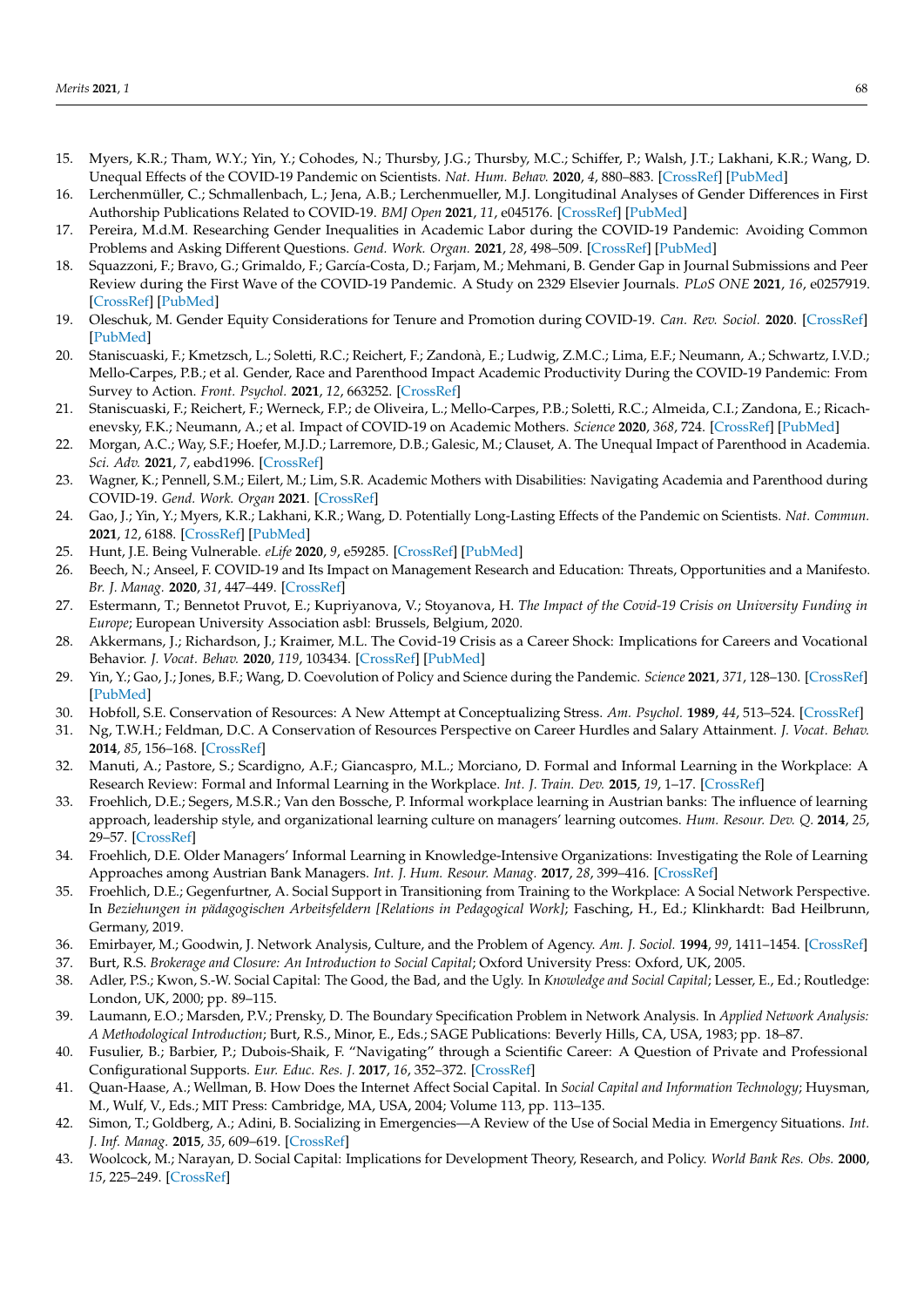- <span id="page-8-0"></span>44. Latkin, C.A.; Dayton, L.; Yi, G.; Konstantopoulos, A.; Boodram, B. Trust in a COVID-19 Vaccine in the U.S.: A Social-Ecological Perspective. *Soc. Sci. Med.* **2021**, *270*, 113684. [\[CrossRef\]](http://doi.org/10.1016/j.socscimed.2021.113684)
- <span id="page-8-1"></span>45. Kyndt, E.; Gijbels, D.; Grosemans, I.; Donche, V. Teachers' Everyday Professional Development: Mapping Informal Learning Activities, Antecedents, and Learning Outcomes. *Rev. Educ. Res.* **2016**, *86*, 1111–1150. [\[CrossRef\]](http://doi.org/10.3102/0034654315627864)
- <span id="page-8-2"></span>46. Froehlich, D.E.; Beausaert, S.A.J.; Segers, M.S.R.; Gerken, M. Learning to Stay Employable. *Career Dev. Int.* **2014**, *19*, 508–525. [\[CrossRef\]](http://doi.org/10.1108/CDI-11-2013-0139)
- <span id="page-8-3"></span>47. Van der Heijden, B.I.J.M.; Boon, J.; Van der Klink, M.R.; Meijs, E. Employability Enhancement through Formal and Informal Learning: An Empirical Study among Dutch Non-Academic University Staff Members. *Int. J. Train. Dev.* **2009**, *13*, 19–37. [\[CrossRef\]](http://doi.org/10.1111/j.1468-2419.2008.00313.x)
- <span id="page-8-4"></span>48. Beausaert, S.; Froehlich, D.E.; Riley, P.; Gallant, A. What about School Principals' Well-Being? The Role of Social Capital. *Educ. Manag. Adm. Leadersh.* **2021**, 1741143221991853. [\[CrossRef\]](http://doi.org/10.1177/1741143221991853)
- <span id="page-8-5"></span>49. Van der Klink, M.R.; Van der Heijden, B.I.J.M.; Boon, J.; Williams van Rooij, S. Exploring the Contribution of Formal and Informal Learning to Academic Staff Member Employability. *Career Dev. Int.* **2014**, *19*, 337–356. [\[CrossRef\]](http://doi.org/10.1108/CDI-03-2013-0030)
- <span id="page-8-6"></span>50. Van Waes, S.; De Maeyer, S.; Moolenaar, N.M.; Van Petegem, P.; Van den Bossche, P. Strengthening Networks: A Social Network Intervention among Higher Education Teachers. *Learn. Instr.* **2018**, *53*, 34–49. [\[CrossRef\]](http://doi.org/10.1016/j.learninstruc.2017.07.005)
- <span id="page-8-7"></span>51. Monge, P.R.; Contractor, N.S. *Theories of Communication Networks*; Oxford University Press: New York, NY, USA, 2003.
- <span id="page-8-8"></span>52. Granovetter, M.S. The Strength of Weak Ties. *Am. J. Sociol.* **1973**, *78*, 1360–1380. [\[CrossRef\]](http://doi.org/10.1086/225469)
- <span id="page-8-9"></span>53. Granovetter, M.S. The Strength of Weak Ties: A Network Theory Revisited. *Sociol. Theory* **1983**, *1*, 201–233. [\[CrossRef\]](http://doi.org/10.2307/202051)
- <span id="page-8-10"></span>54. Soto-Acosta, P. COVID-19 Pandemic: Shifting Digital Transformation to a High-Speed Gear. *Inf. Syst. Manag.* **2020**, *37*, 260–266. [\[CrossRef\]](http://doi.org/10.1080/10580530.2020.1814461)
- <span id="page-8-11"></span>55. Van Balen, B.; Van Arensbergen, P.; Van der Weijden, I.; Van den Besselaar, P. Determinants of Success in Academic Careers. *High Educ. Policy* **2012**, *25*, 313–334. [\[CrossRef\]](http://doi.org/10.1057/hep.2012.14)
- <span id="page-8-12"></span>56. Froehlich, D.E.; Beausaert, S.A.J.; Segers, M.S.R. Age, Employability and the Role of Learning Activities and Their Motivational Antecedents: A Conceptual Model. *Int. J. Hum. Resour. Manag.* **2015**, *26*, 2087–2101. [\[CrossRef\]](http://doi.org/10.1080/09585192.2014.971846)
- <span id="page-8-13"></span>57. Hadani, M.; Coombes, S.; Das, D.; Jalajas, D. Finding a Good Job: Academic Network Centrality and Early Occupational Outcomes in Management Academia: Occupational Outcomes In Management Academia. *J. Organ. Behav.* **2012**, *33*, 723–739. [\[CrossRef\]](http://doi.org/10.1002/job.788)
- <span id="page-8-14"></span>58. Jungbauer-Gans, M.; Gross, C. Determinants of Success in University Careers: Findings from the German Academic Labor Market/Erfolgsfaktoren in Der Wissenschaft—Ergebnisse Aus Einer Habilitiertenbefragung an Deutschen Universitäten. *Z. Soziologie* **2013**, *42*, 74–92. [\[CrossRef\]](http://doi.org/10.1515/zfsoz-2013-0106)
- <span id="page-8-15"></span>59. Angervall, P.; Gustafsson, J.; Silfver, E. Academic Career: On Institutions, Social Capital and Gender. *High. Educ. Res. Dev.* **2018**, *37*, 1095–1108. [\[CrossRef\]](http://doi.org/10.1080/07294360.2018.1477743)
- <span id="page-8-16"></span>60. Domínguez, S.; Hollstein, B. (Eds.) *Mixed Methods Social Networks Research: Design and Applications*; Cambridge University Press: New York, NY, USA, 2014.
- <span id="page-8-17"></span>61. Froehlich, D.E.; Rehm, M.; Rienties, B.C. (Eds.) *Mixed Methods Social Network Analysis: Theories and Methodologies in Learning and Education*; Routledge: London, UK, 2020.
- <span id="page-8-18"></span>62. Froehlich, D.E.; Mejeh, M.; Galey, S.; Schoonenboom, J. Integrating Units of Analysis: Applying Mixed Methods Social Network Analysis. In *Mixed Methods Social Network Analysis: Theories and Methodologies in Learning and Education*; Froehlich, D.E., Rehm, M., Rienties, B.C., Eds.; Routledge: London, UK, 2020; pp. 38–48.
- <span id="page-8-19"></span>63. Alise, M.A.; Teddlie, C. A Continuation of the Paradigm Wars? Prevalence Rates of Methodological Approaches Across the Social/Behavioral Sciences. *J. Mix. Methods Res.* **2010**, *4*, 103–126. [\[CrossRef\]](http://doi.org/10.1177/1558689809360805)
- <span id="page-8-20"></span>64. Borgatti, S.P.; Foster, P.C. The Network Paradigm in Organizational Research: A Review and Typology. *J. Manag.* **2003**, *29*, 991–1013. [\[CrossRef\]](http://doi.org/10.1016/S0149-2063(03)00087-4)
- <span id="page-8-21"></span>65. Freeman, L.C. *The Development of Social Network Analysis*; Empirical Press: Vancouver, BC, Canada, 2004; ISBN 1594577145.
- <span id="page-8-22"></span>66. Herz, A.; Peters, L.; Truschkat, I. How to do Qualitative Structural Analysis: The Qualitative Interpretation of Network Maps and Narrative Interviews. *Forum Qual. Soz./Forum Qual. Soc. Res.* **2015**, *16*. [\[CrossRef\]](http://doi.org/10.17169/fqs-16.1.2092)
- <span id="page-8-23"></span>67. Hollstein, B.; Straus, F. (Eds.) *Qualitative Netzwerkanalyse [Qualitative Network Analysis]*, 1st ed.; VS Verlag für Sozialwissenschaften: Wiesbaden, Germany, 2006; ISBN 9783531143941.
- <span id="page-8-24"></span>68. Crossley, N. The Social World of the Network. Combining Qualitative and Quantitative Elements in Social Network Analysis. *Sociologica* **2010**, *4*. [\[CrossRef\]](http://doi.org/10.2383/32049)
- <span id="page-8-25"></span>69. Krishnamoorthy, R.; Keating, K. Education Crisis, Workforce Preparedness, and COVID-19: Reflections and Recommendations. *Am. J. Econ. Sociol.* **2021**, *80*, 253–274. [\[CrossRef\]](http://doi.org/10.1111/ajes.12376) [\[PubMed\]](http://www.ncbi.nlm.nih.gov/pubmed/34230670)
- <span id="page-8-26"></span>70. Skulmowski, A.; Rey, G.D. COVID-19 as an Accelerator for Digitalization at a German University: Establishing Hybrid Campuses in Times of Crisis. *Hum. Behav. Emerg. Tech.* **2020**, *2*, 212–216. [\[CrossRef\]](http://doi.org/10.1002/hbe2.201) [\[PubMed\]](http://www.ncbi.nlm.nih.gov/pubmed/32838228)
- <span id="page-8-27"></span>71. Gibson, E.M.; Bennett, F.C.; Gillespie, S.M.; Güler, A.D.; Gutmann, D.H.; Halpern, C.H.; Kucenas, S.C.; Kushida, C.A.; Lemieux, M.; Liddelow, S.; et al. How Support of Early Career Researchers Can Reset Science in the Post-COVID19 World. *Cell* **2020**, *181*, 1445–1449. [\[CrossRef\]](http://doi.org/10.1016/j.cell.2020.05.045) [\[PubMed\]](http://www.ncbi.nlm.nih.gov/pubmed/32533917)
- <span id="page-8-28"></span>72. Tashakkori, A.; Johnson, R.B.; Teddlie, C. *Foundations of Mixed Methods Research: Integrating Quantitative and Qualitative Approaches in the Social and Behavioral Sciences*, 2nd ed.; SAGE Publications: Thousand Oaks, CA, USA, 2020.